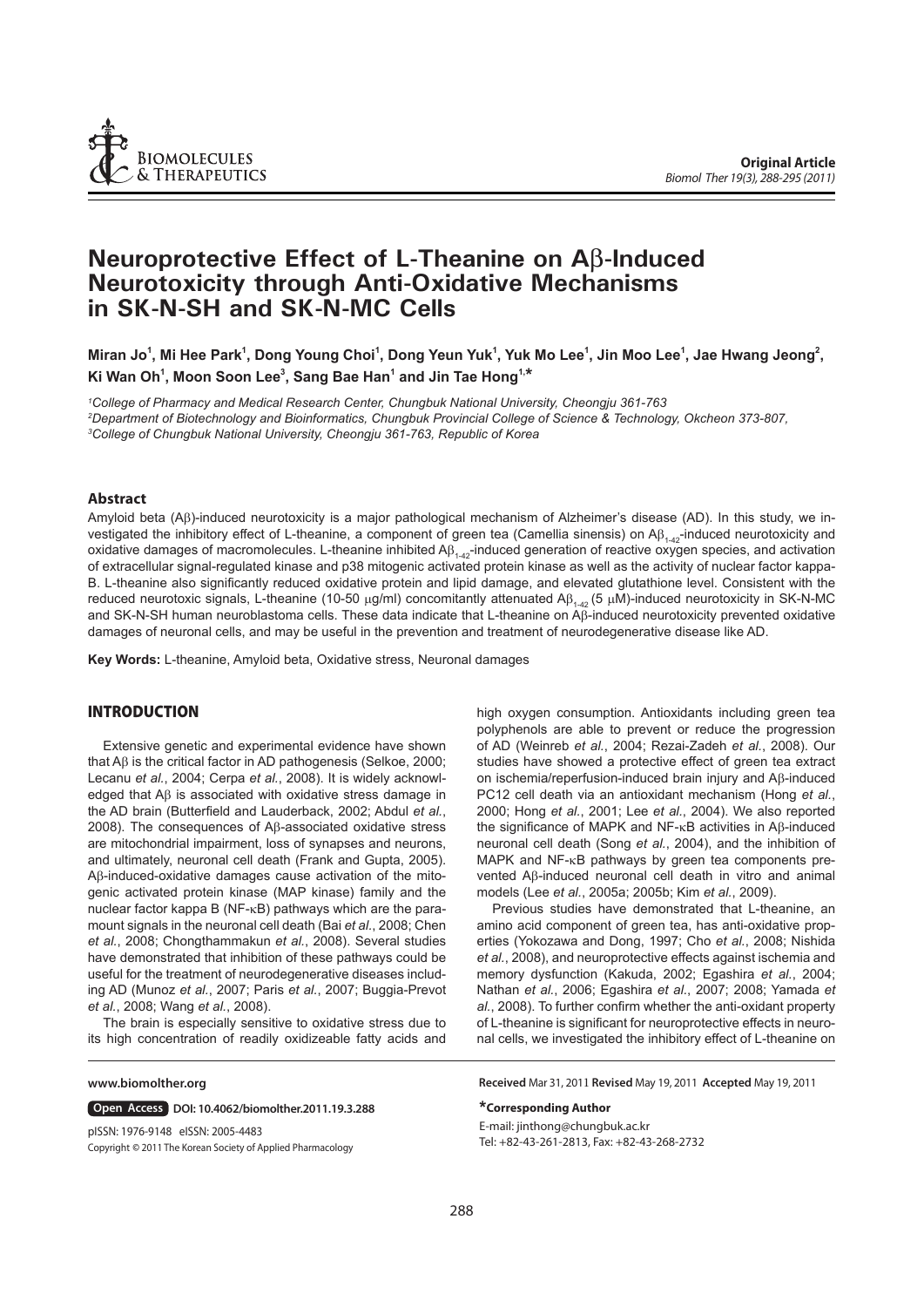

Fig. 1. The Chemical Structure of L-theanine (N-ethyl-L-Glutamine).

Ab-induced neurotoxicity and oxidative damages in cultured neuronal cell lines.

# **MATERIALS AND METHODS**

#### **L-theanine**

L-theanine (Sunthanine), isolated from the leaves of Camellia Sinensis, was supplied as a white powder by Taiyo Kahaku Co., Ltd. (Yokkaichi, Japan). The purity was 100 ± 2%. The structure was shown in Fig. 1.

# $Aβ_{1-42}$

The A $\beta_{1-42}$  (Sigma, St. Louis, MO; 2 μg/mouse) was dissolved and diluted in distilled water. The dissolved  $AB_{1-42}$  was incubated for aggregation at 37°C for 4 days.

#### **Cell culture**

Human neuroblastoma cells (SK-N-SH, a dopaminergic cell; SK-N-MC, a nondopaminergic cell) were cultured in Dulbecco's modified Eagle's medium and F-12 nutrient supplemented with 10% heat inactivated fetal bovine serum, penicillin (100 units/ml), and streptomycin (100 units/ml) at  $37^{\circ}$ C under an atmosphere of 5% CO<sub>2</sub> and 95% air.

#### **Cell viability**

The cells were plated in 96-well plates, and cell viability was determined by the conventional 3-(4, 5-dimethylthiazole-2-yl)-2, 5-diphenyl tetrazolium bromide (MTT) reduction assay (Sigma Chem. Co. St. Louis, MO). MTT assay measures the activity of intramitochondrial and extramitochondrial dehydrogenases. Briefly, tetrazolium salts are cleaved by dehydrogenases of viable cells to produce formazan, and the change of absorbance is detected spectrophotometrically. The cells were exposed with  $AB_{1-42}$  at various concentrations (1-50  $\mu$ M) with/without various concentrations of L-theanine (10-50 μg/ ml) for 24 h to examine the recovery effect of L-theanine on  $AB_{1-42}$ -induced killing of cells. The cells were treated with the MTT solution (1 mg/ml) for 2 h. The absorbance was measured with a microplate reader (Tecan, sunrise, Salzburg, Austria) at 450 nm. Results were expressed as the percentage of MTT reduction.

#### **Reactive oxygen species (ROS) generation**

To monitor intracellular accumulation of ROS, the fluorescent probe DCF-DA was used. Following treatment with  $AB_{1+42}$  (5 μM) for 72 h in the presence or absence of L-theanine (10-50 μg/ml), the cells were washed in modified Kreb's buffer containing 145 mM NaCl, 5 mM KCl, 1 mM MgCl2, 1 mM CaCl2, 4 mM NaHCO3, 5.5 mM glucose and 10 mM Hepes (pH 7.4). The cell suspension was transferred into plastic tubes. Measurement was started by an injection of 5 μM DCF-DA in the dark. After 30 min of incubation at 37°C, generation was determined by Fluorometer (fmax, Molecular devices corp., San diego, CA) at Ex=485 nm and Em=538 nm.

# **Western blotting**

Cells were homogenized with lysis buffer [50 mM Tris pH 8.0, 150 mM NaCl, 0.02% sodium azide, 0.2% SDS, 1 mM PMFS, 10 μl/ml aprotinin, 1% igapel 630 (Sigma Chem. Co.), 10 mM NaF, 0.5 mM EDTA, 0.1 mM EGTA and 0.5% sodium deoxycholate], and centrifuged at 15,000×g for 15 min. Equal amount of proteins (40 μg) were separated on a SDS/10 and 15%-polyacrylamide gel, and then transferred to a nitrocellulose membrane (Hybond ECL, Amersham Pharmacia Biotech Inc., Piscataway, NJ). Blots were blocked for 2 h at room temperature with 5% (w/v) non-fat dried milk in Tris-buffered saline [10 mM Tris (pH 8.0) and 150 mM NaCl] solution containing 0.05% tween-20. The membrane was then incubated for 3 h at room temperature with specific antibodies. Rabbit polyclonal antibodies against active form of JNK1 (1:500), ERK2 (1:500) and p38 MAPK (1:500), p65 (1:500) mouse polyclonal antibodies against phosphorylation forms of JNK1 (1:500), ERK2 (1:500) and p38 MAPK (1:500), and p50 (1:500) (Santa Cruz Biotechnology Inc., Santa Cruz, CA) were used in this study. The blots were then incubated with the corresponding conjugated anti-rabbit, anti-mouse and anti-goat immunoglobulin G-horseradish peroxidases (Santa Cruz Biotechnology Inc.). Immunoreactive proteins were detected with the ECL western blotting detection system. The relative density of the protein bands was quantified by densitometry using Electrophoresis Documentation and Analysis System 120 (Eastman Kodak Com., Rochester, NY).

#### **Nuclear extract and gel mobility shift assay**

Gel mobility shift assay was done using a slight modification of a previously described method (Hong *et al.*, 2000). Briefly, the cultured cells were washed three times with icecold phosphate buffered saline (PBS, pH 7.6). The cell pellets were resuspended in 400 μl of cold buffer containing 10 mM HEPES, 1.5 mM MgCl2, 10 mM KCl, 0.5 mM dithiothreitol (DTT), and 0.2 mM phenylmethylsulfonyl fluoride (PMSF), and then centrifuged at 15,000×g for 6 min to remove everything except the nuclei. The pellets were resuspended in a second buffer containing 20 mM HEPES, 20% glycerol, 420 mM NaCl, 0.2 mM EDTA, 1.5 mM MgCl2, 10 mM KCl, 0.5 mM DTT, and 0.2 mM PMSF. After centrifugation at 15,000×g for 6 min, the supernatant contained the nuclear proteins. The protein level was determined by a microplate modification of the Bradford method (Bio-Rad Bulletin 1177, Bio-Rad Lab., Richmond, CA). The DNA binding activity of transcription factors was assayed according to the manufacturer's instructions (Promega Co., Madison, WI). In brief, 10 μg of nuclear protein was incubated in 25 μl total volume of incubation buffer (10 mM Tris pH 7.5, 100 mM NaCl, 1 mM dithiothreitol, 4% glycerol, 0.08 mg/ml salmon sperm DNA) at  $4^{\circ}$ C for 15 min followed by another 20 min incubation with 250 μCi [γ-32P] ATP-labeled oligonucleotide containing NF-κB binding site at room temperature. The DNA binding activity of NF-κB was confirmed by the supershift assays using antibody of p65 and p50 as well as competition assay with unlabeled I<sub>K</sub>B oligonucleotide. The DNA-protein binding complex was run on a 6% non-denatured polyacrylamide gel at 150 volts for 2 h. Gels were dried and autoradio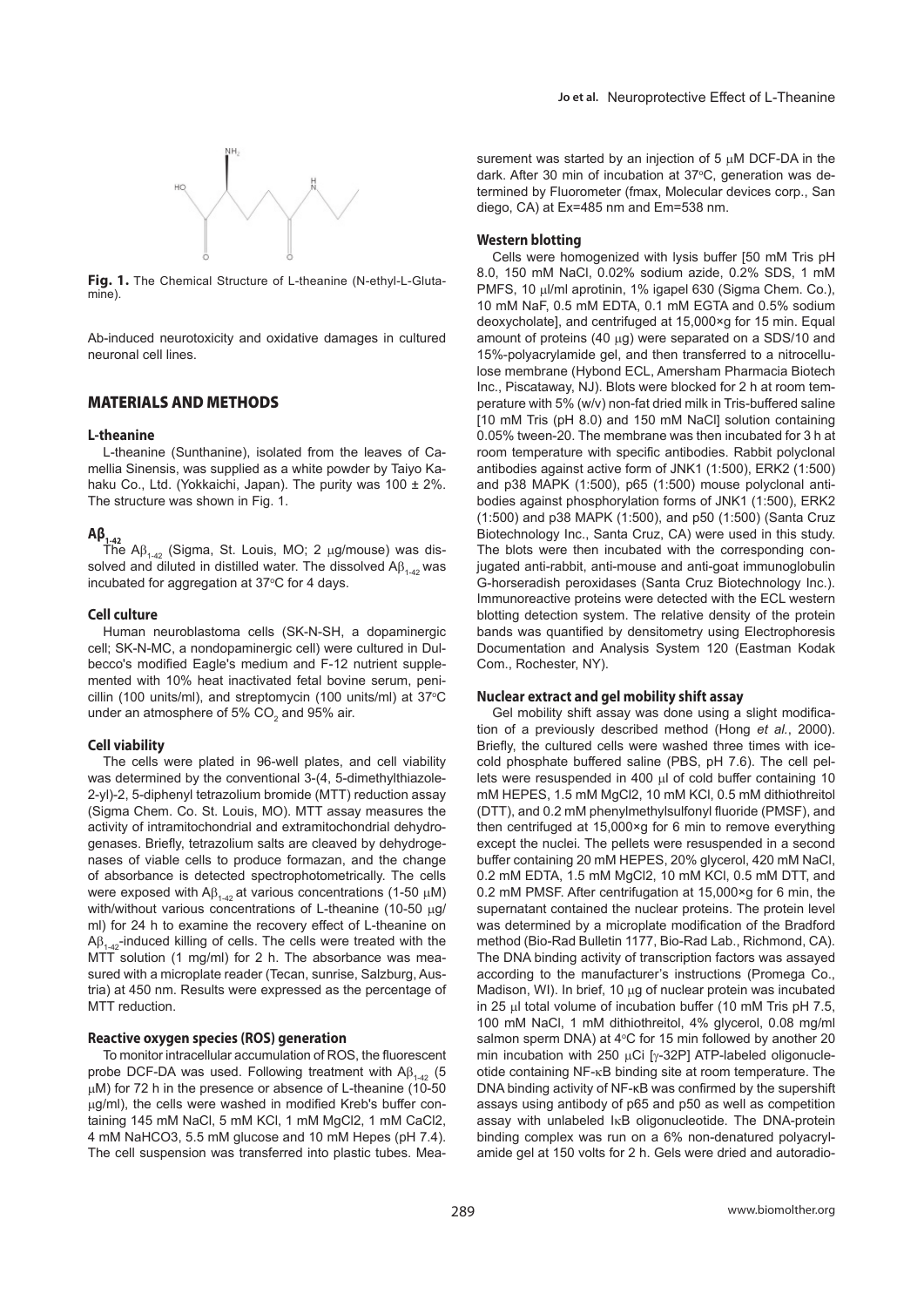graphed using Kodak MR film at -80°C overnight.

#### **Determination of carbonyl protein levels**

Protein carbonyls in cultured neuronal cells were measured using the Cayman Protein Carbonyl assay kit (Cayman Chemical Company, Ann Arbor, MI) according to the manufacturer's instructions. In brief, 0.1 g of cultured neuronal cells was homogenized with 1 ml of 50 mM MES containing 1 mM EDTA. After centrifugation at  $10,000 \times g$  for 15 min at  $4°C$ , 200 μl of supernatant of each sample was transferred to two 2 ml plastic tube of sample tube and control tube, added 800 μl of 10 mM 2,4-Dinitrophenylhydrazine (DNPH) to the sample tube and 800 μl of 2.5 M HCL to the control tube, and incubated in the dark at room temperature for 1 h with vortexing every 15 min. 1 ml of 20% TCA was added to each tube, vortexed and incubated on ice for 5 min. After centrifugation for 10 min at 10,000×g, the supernatant was discarded; the pellet was resuspended with 1 ml of 10% TCA and incubated on ice for 5 min. After centrifugation for 10 min at 10,000×g, the pellets were washed with 1 ml of ethanol-ethyl acetate (1:1) mixture, to remove any unreacted DNPH. After repeat the wash three times with 1 ml of ethanol-ethyl acetate (1:1) mixture, the pellets were solubilized with 500 μl of guanidine hydrochloride and centrifuged at 10,000 $\times$ g for 10 min at 4 $\rm ^{o}C$  to remove insoluble material. Carbonyl content was calculated from the absorbance measurement at 385 nm using microplate absorbance reader (Molecular Devices Corp., Sunnyvale, CA) and expressed as nmol/mg of protein.

### **Measurement of lipid peroxidation**

As a measure of lipid peroxidation, the levels of hydroxynonenal-histidine (HNE-His) protein adducts were quantified by using the Oxiselect HNE-His Adduct ELISA Kit (Cell Biolabs, Inc., CA) according to the manufacturer's instructions. In brief, cells were homogenized with 1 ml of PBS containing 1% triton X-100. 100 μl of the 2 mg/ml protein sample was transferred to a 96-well protein binding plate, incubated for 4°C overnight and washed 2 times with 250 μl of 1X PBS per well. 200 μl of Assay per well was added to 96-well protein binding plate, incubated for 2 h at room temperature on an orbital shaker and washed three times with 250 μl of 1X Wash Buffer per well. 100 μl of the diluted anti-HNE-His antibody solution was added to all wells, incubated for 1 h at room temperature on orbital shaker, and washed again with 250 μl of 1X Wash Buffer per well. 100 μl of the secondary antibody-HRP conjugate solution was added to all wells, incubated for 1 h at room temperature on orbital shaker, and washed again with 250 μl of 1X Wash Buffer per well. After the final wash, 100 μl of substrate solution (TMB) was added to each well, was incubated for 20 min at room temperature. 100 μl of stopping reagent (0.5 M sulfuric acid) was added, and then HNE-his protein adduct was calculated from the absorbance measurement at 450 nm using microplate absorbance reader (Sunrise, Tecan, Switzerland) absorbance reader and expressed as pmol/mg of protein.

#### **Measurement of total glutathione level**

Total glutathione levels were determined using a glutathione assay kit (Cayman Chemical) according to the manufacturer's instructions. In brief, cells were homogenized with 1 ml of 50 mM MES containing 1 mM EDTA. After centrifugation for 15 min at 10,000×g, 1 ml of 10% metaphosphoric acid was added to the 1 ml of supernatant for deproteination, voltexed

and incubated for 5 min at room temperature. After centrifugation for 2 min at 2,000×g, 50 μl of 4 M triethanolamine (Sigma Chem. Co.) per ml of supernatant was added to each sample. 50 μl of sample was transferred to the 96-well plate and 150 μl of assay cocktail (MES Buffer (11.25 ml), reconstituted Cofactor Mixture (0.45 ml), reconstituted Enzyme Mixture (2.1 ml), water (2.3 ml), and reconstituted 5; 5-Dithiobis (2-Nitrobenzoic Acid (0.45 ml)) were added to each well. After incubation for 30 min at room temperature, the GSH levels were calculated from the absorbance measurement at 405 nm microplate absorbance reader (Sunrise, Tecan, Switzerland) absorbance reader and expressed as nmol/mg of protein.

#### **Statistical analysis**

Statistical analysis of the data was carried out using analysis of variance (ANOVA) for repeated measures followed by Dunnette's post-hoc analysis using GraphPad Prism 4 soft-



**Fig. 2.** Time dependent protective effect of L-theanine on Aβ<sub>1-42</sub>induced intracellular ROS in SK-N-MC cells (A), and dose dependent protective effect of L-theanine on  $A\beta_{1\text{-}42}$ -induced intracellular ROS in SK-N-MC and SK-N-SH cells (B, C). Intracellular ROS levels were determined by measuring DCF fluorescence. SK-N-SH and SK-N-MC cells were treated with the indicated concentrations of Aβ<sub>1-42</sub> (5 μM) or co-treated with L-theanine (10-50 μg/ml) for 72 h. Values are presented as mean ± S.D. from three independent experiments with duplicates. "Significant difference from untreated control ( $p$ <0.05). \*Significant difference from  $A\beta_{1-42}$ -treated control (*p*<0.05).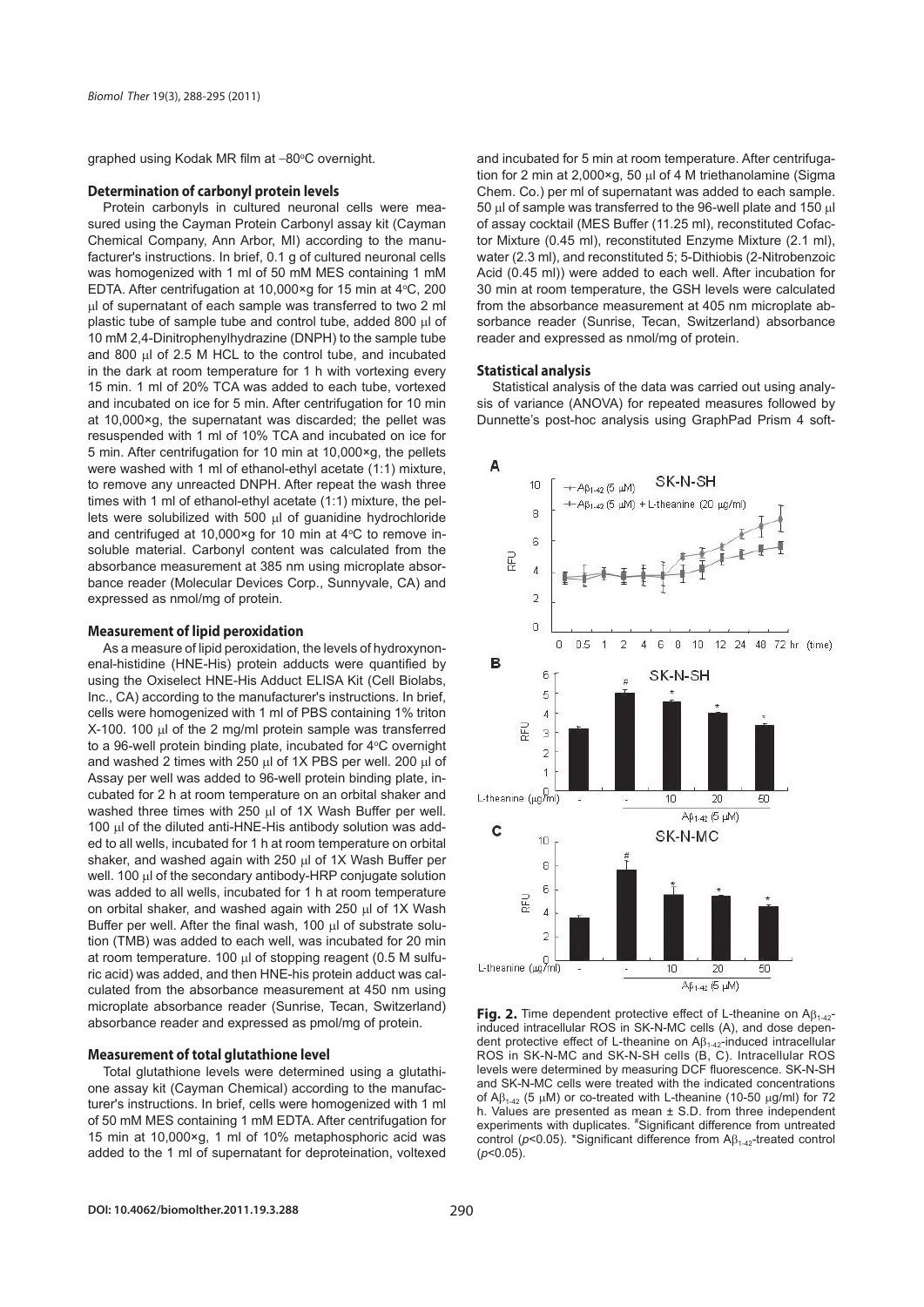ware (Version 4.03, GraphPad software, Inc.).

# **RESULTS**

A

### **Effect of L-theanine on A**β<sub>1-42</sub>-induced reactive oxygen **species generation in cultured neuroblastoma cells**

Increased levels of intracellular reactive oxygen species (ROS) has been implicated in cell death. To determine whether L-theanine may attenuate cell death by blocking ROS generation, we measured intracellular ROS generation using a cell membrane permeable dye, DCF-DA. This dye is hydrolyzed to DCF which interacts with peroxides, forming fluorescent 2',7'-dichlorofluorescin. Treatment with  $AB_{1,42}$  (5  $\mu$ M) for up to 72 hr increased intracellular ROS generation in a treatment time dependent manner in SK-N-MC cells, whereas Ltheanine (20 μg/ml) reduced  $\mathsf{AB}_{1-42}$ -induced intracellular ROS generation (Fig. 2A). Treatment with  $\mathsf{A}\beta_{1.42}$  (5 μM) for 72 hr increased intracellular ROS generation whereas L-theanine (10-50  $\mu$ g/ml) significantly reduced A $\beta$ <sub>1,42</sub>-induced intracellular ROS generation in a dose dependent manner in SK-N-SH (Fig. 2B) and SK-N-MC human neuroblastoma cells (Fig. 2C).

#### **Effect of L-theanine on A**β<sub>1-42</sub>-induced decreased in **glutathione levels, and increased carbonyl proteins, and lipid peroxidation products**

Glutathione level were decreased from  $15.5 \pm 1.5$  and 16.2 ± 1.6 in untreated SK-N-MC and SK-N-SH cells to 11.2  $\pm$  1.2 and 11.1  $\pm$  1.2 nmole/mg protein in A $\beta_{1.42}$ -treated cells, respectively. This decrease in glutathione was recovered by Ltheanine (50 μg/ml) treatment, returning glutathione levels to 14.3  $\pm$  1.8 nmole/mg protein and 14.0  $\pm$  1.8 nmole/mg protein in the both cells treated by L-theanine, respectively (Fig. 3, left panels). Inversely correlated with decreased glutathione levels, the level of lipid peroxidation products (4-hydroxynonenal) in the cells was increased from  $0.58 \pm 0.08$  and  $0.51 \pm 0.08$ 0.09 to  $0.81 \pm 0.12$ ,  $0.79 \pm 0.12$ , nmole/mg protein as a result of  $AB_{1,42}$  treatment. Neuronal cells pretreated with L-theanine (50 μg/ml) had substantially reduced lipid peroxidation product formation and 4-hydroxynonenal levels were 0.52 ± 0.05 and  $0.43 \pm 0.11$  nmole/mg protein, respectively (Fig. 3, middle panel). The carbonyl protein level also increased in the cells treated with A $\beta_{1,42}$  (1.70 ± 0.2 and 1.80 ± 0.2 nmole/mg protein) compared to the control cells  $(1.20 \pm 0.01, 1.28 \pm 0.08)$ nmole/mg protein). These values were reduced to  $0.95 \pm 0.30$ and  $0.81 \pm 0.41$  nmole/mg protein as a result of treatment with L-theanine (50 μg/ml) in both cells, respectively (Fig. 3, right panels).



SK-N-SH

Fig. 3. Inhibitory effect of L-theanine on the A $\beta_{1\rightarrow2}$ -induced glutathione depletion, and generation of lipid peroxidation and carbonyl protein in SK-N-SH (A) and SK-N-MC (B) cells. SK-N-SH and SK-N-MC cells were treated with the indicated concentrations of Aβ<sub>1-42</sub> (5 μM) or cotreated with L-theanine (10-50 μg/ml) for 72 h. Values are presented as mean  $±$  S.D. from three independent experiments with duplicates. <sup>\*</sup>Significant difference from untreated control (*p*<0.05). \*Significant difference from Aβ<sub>1-42</sub>-treated control (*p*<0.05).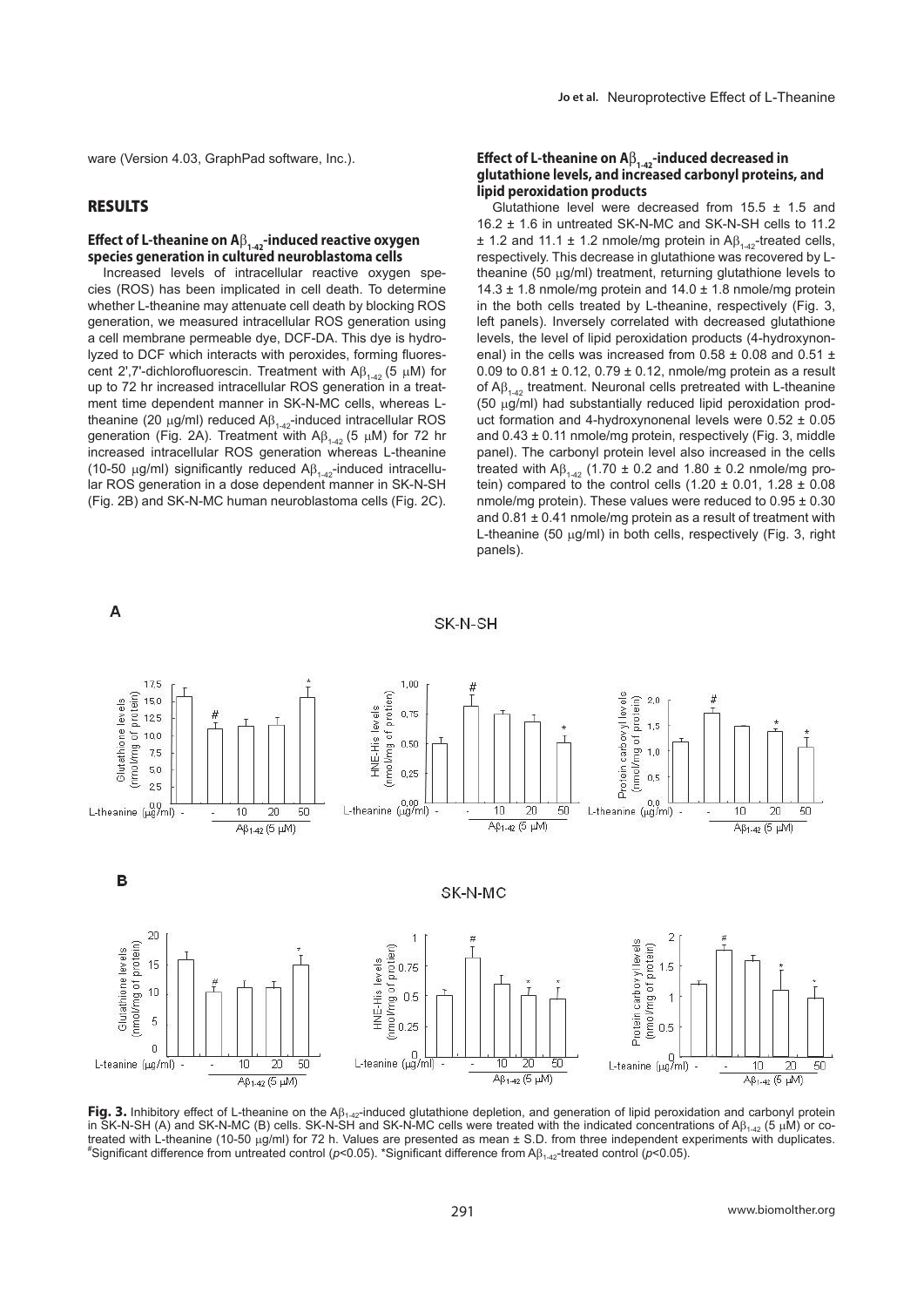

Fig. 4. The inhibitory effect of L-theanine on A $\beta_{1\text{-}42}$ -induced activation of MAP kinase (A) and NF-<sub>K</sub>B (B) in the cultured SK-N-SH and SK-<br>N-MC cells. The effect of L-theanine on the cytoplasmic levels of phosphory with the indicated concentrations of Aβ<sub>1-42</sub> (5 μM) or co-treated with L-theanine (10-50 μg/ml) for 72 h. Immunoblots of cytoplasmic lysates from cultured cells were then probed with antibodies against MAP kinases, and were determined by western blotting as described in materials and methods (A). NF-κB activation was determined by EMSA in the nuclear extract of cells as described in the materials and methods (B). Densitometric values are the means ± S.D. of three independent experiments with duplicates (A, B). \*Significant difference from untreated control ( $p$ <0.05). \*Significant difference from A $\beta_{142}$  treated control ( $p$ <0.05). The DNA binding activity of NF- $\kappa$ B was confirmed by the competition and supershift assays in SK-N-SH (C).

# **Effect of L-theanine on the A**β<sub>1-42</sub>-induced activation of **ERK/p38, MAPK, and NF-**κ**B**

Since the activation of MAPK is implicated in oxidative stress-induced cell death and the regulation of NF-κB activation, we investigated the effect of L-theanine on the MAPK activation. As shown in Fig. 4A,  $AB_{1\rightarrow 2}$  (2 µg/mouse) induced ERK and p38 activation (increased expressions of phosphorylated ERK1/2 and p38), while L-theanine blocked it in a dose dependent manner (Fig. 4A), but JNK pathway was not changed. NF-κB activation was investigated since NF-κB is also known to be implicated in oxidative stress-induced neuronal cell death.  $Aβ_{1-42}$  caused an increase in NF-κB DNA binding activity in the both cells which was inhibited by L-theanine in a dose dependent manner in the both neuronal cells (Fig. 4B).  $AB_{1-42}$ induced translocation of p50 into the nucleus was significantly decreased (Fig. 4B). The DNA binding activity of NF-κB was confirmed by the supershift and competition assays (Fig. 4C).

# **Effect of L-theanine on A**β<sub>1-42</sub>-induced cell growth of **cultured neuroblastoma cells**

Increased levels of intracellular reactive oxygen species (ROS) has been implicated in cell death. To determine whether L-theanine may attenuate cell growth inhibition by blocking ROS generation, cell viability was determined.  $AB_{1+42}$  treatment time dependent decreased cell viability for up to 72 hr, but reversely consistent with the ROS generation, L-theanine treatment (20 μg/ml) recovered  $\mathsf{A}\beta_{1\text{-}42}$ -decreased cell viability in SK-N-MC cells (Fig. 5A). In further dose dependent study, L-theanine treatment (10-50 μg/ml) substantially recovered  $AB_{1-42}$ -decreased cell viability in a dose dependent manner in both SK-N-SH and SK-N-MC cells (Fig. 5B).

# **DISCUSSION**

Our present study showed that L-theanine, a major peptide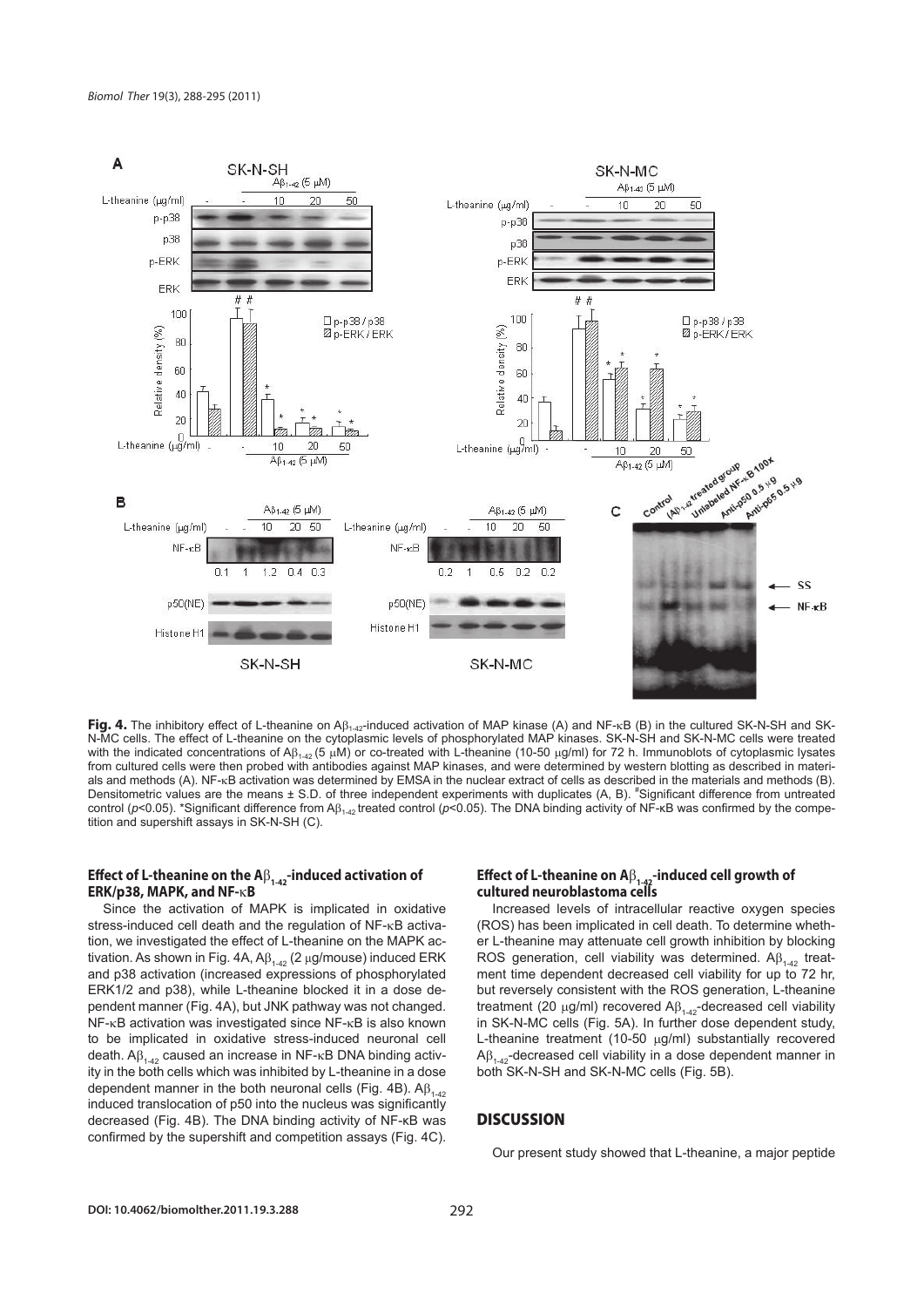

**Fig. 5.** Time dependent protective effect of L-theanine on Aβ<sub>1-42</sub>-<br>induced cytotoxicity in SK-N-MC cells (A), and dose dependent protective effect of L-theanine on  $\mathsf{AB}_{1\text{-}42}$ -induced cytotoxicity in SK-N-MC and SK-N-SH cells (B, C). Protective effect of L-theanine on Aβ1-42-induced cytotoxicity was determined by MTT assay. SK-N-SH and SK-N-MC cells were treated with the indicated concentrations of Aβ<sub>1-42</sub> (5 μM) or co-treated with L-theanine (10-50 μg/ml) for 72 h. Values are presented as mean ± S.D. from three independent<br>experiments with duplicates. <sup>#</sup>Significant difference from untreated control ( $p$ <0.05). \*Significant difference from  $AB$ <sub>1-42</sub>-treated control (*p*<0.05).

component of green tea, reduces  $\mathsf{AB}_{1\text{-}42}$ -induced neurotoxicity through a protective effect against oxidative damages. Our data also showed that inhibition of p38/ERK1/2 and NF-κB pathway signals may contribute to the inhibition of neuronal cell damages. Several our previous studies and those of others have shown that green tea and its components possess neuroprotective effects on several neurodegenerative diseases including middle cerebral artery occlusion-induced ischemia (Kakuda, 2002; Egashira *et al.*, 2004; Egashira *et al.*, 2007) as well as Alzheimer's diseases (Nathan *et al.*, 2006; Egashira *et al.*, 2008; Yamada *et al.*, 2008; Kim *et al.*, 2009) through anti-oxidant mechanisms (Hong *et al.*, 2000; Hong *et al.*, 2001; Mandel *et al.*, 2004; Lee *et al.*, 2004). It is generally well known that ROS by Aβ is critical factors for the formation of senile plaques in the brains of AD patients (Milton, 2004; Chen and Yan, 2007; Shibata and Kobayashi, 2008). In present study, theanine prevented Aβ-induced ROS generation and oxidative damages of macromolecules such as protein (carbonyl protein level) and lipid (HNE-His level), but recovered the Aβ-induced reduction of the glutathione level. In agreement with these our data, we also found that L-theanine prevented oxidative damages macromolecules in the brain of an AD mice model (Kim *et al.*, 2009). Thus, inhibitory effects of L-theanine on  $\mathsf{AB}_{1\text{-}42}$ -induced ROS generation and oxidative damages could be significant in the inhibitory effect of L-theanine on  $AB_{1,42}$ -induced neurotoxicity. In fact, we observed that conversely related to the lowering effect of Ltheanine on the  $AB_{1,42}$ -induced elevation of ROS and oxidative stress, L-theanine prevented  $\mathsf{AB}_{1\text{-}42}$ -induced neurotoxicity in a dose dependent manner. These data indicate that L-theanine could be also an important peptide component of green tea for prevention of development or progression of AD.

L-theanine inhibited  $\mathsf{AB}_{1\text{-}42}$ -induced activation of NK-κB, a redox-regulated transcription factor. NF-κB can be activated via induction of intracellular ROS (Hong *et al.*, 2000; Valerio *et al.*, 2006). Therefore, the inhibitory ability of L-theanine on ROS generation could result in inactivation of NF-κB induced by  $AB_{1.42}$ . Agreed with present findings, we previously found that  $AB_{25.35}$ -increased NF-κB was prevented by green tea extract in cultured PC-12 cells (Lee *et al.*, 2005) as well as in the Aβ1-42-infused brain of AD model mice (Kim *et al.*, 2009; Lee et al., 2009). NF-κB is implicated in the neuronal cell death in the development of Alzheimer's disease and other neurodegenerative disease, and several antioxidants have been known to prevent the progreesion and development of these disease through inhibition of NF-κB (Mattson and Meffert, 2006; Plesnila *et al.*, 2007; Lee *et al.*, 2009; Tusi *et al.*., 2010). Therefore, it is possible that the ability of L-theanine to prevent ROS generation could be related to its inhibitory effect on Aβ-induced neurotoxicity through inhibition of NF-κB. It is also hypothesized that L-theanine may block the activation or/and expression of ROS-activated upstream signaling pathways. This hypothesis was supported by the finding that L-theanine prevented the  $AB_{1.42}$ -induced activations of ERK1/2 and/or p38 MAPK, which are upstream signaling pathways of NF-κB. Very similar to our finding, it was also found that L-theanine attenuated both rotenone- and dieldrin-induced DNA fragmentation and apoptotic death in SH-SY5Y cells through prevention of rotenone- and dieldrin-induced heme oxygenase-1 (HO-1) upregulation and (ERK1/2) in SH-SY5Y cells (Cho *et al.*, 2008). Meanwhile, the activation of c-Jun N-terminal kinase and caspase-3 induced by l-glutamate was suppressed by l-theanine in swedish mutation SH-SY5Y cells which over-generated Aβ. These results indicate that the ROS scavenging ability of Ltheanine may be associated with the inhibition of the ERK1/2 and/or p38 MAPK pathways. Other mechanisms could be involved. Direct removing of Aβ by activation of could be a possible since theanine has endopeptidase activity (Ayoub and Melzig, 2006). However, theanine may not react directly with Aβ since we did not observe disruption of the aggregation of Aβ (data not shown). Taken together, these data suggest that L-theanine could be useful in the treatment of AD. This is due to its ability to inhibit neurotoxicity via an inhibition of both Aβinduced oxidative stress, and activation of ERK1/2/p38 MAPK and NF-κB pathways.

# **ACKNOWLEDGMENTS**

"This work was supported by Priorite Research Centers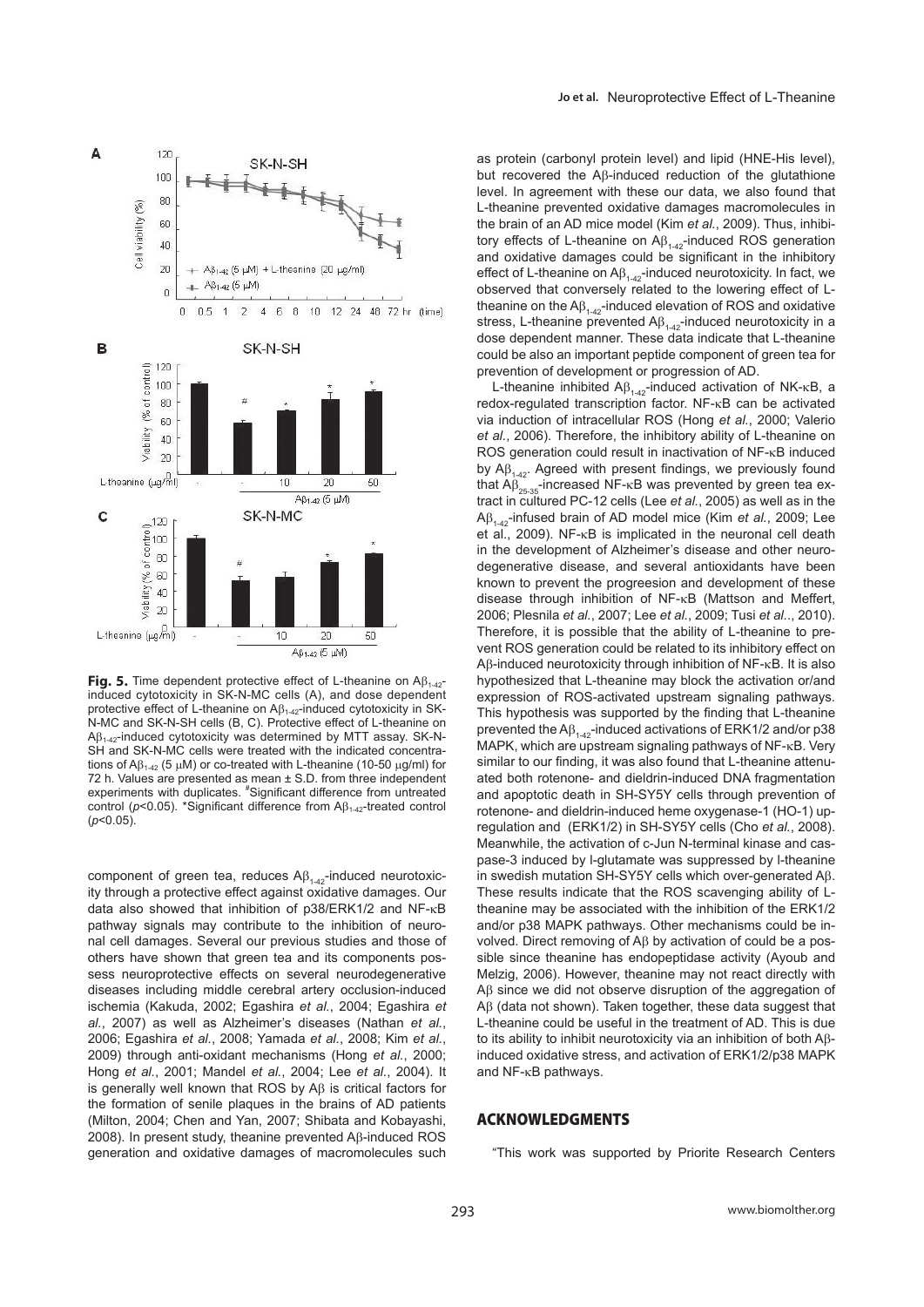Program through the National Research Foundation of Korea (NRF) funded by the Ministry of Education, Science and Technology (2010-0029709) and by the grant of the Korea Ministry of Education, Science and Technology" (The Regional Core Research Program/Chunbuk BIT Research-Oriented University Consortium).

# **REFERENCES**

- Abdul, H. M., Sultana, R., St Clair, D. K., Markesbery, W. R. and Butterfield, D. A. (2008) Oxidative damage in brain from human mutant APP/PS-1 double knock-in mice as a function of age. *Free Radic. Biol. Med.* Epub ahead of print.
- Ayoub, S. and Melzig M. F. (2006) Induction of neutral endopeptidase (NEP) activity of SK-N-SH cells by natural compounds from green tea. *J. Pharm. Pharmacol.* **58**, 495-501.
- Bai, Y., Li, Q., Yang, J., Zhou, X., Yin, X. and Zhao, D. (2008) p75 (NTR) activation of NFkappaB is involved in PrP106-126-induced apoptosis in mouse neuroblastoma cells. *Neurosci. Res.* **62**:9-14.
- Buggia-Prevot, V., Sevalle, J., Rossner, S. and Checler, F. (2008) NFkappaB-dependent control of BACE1 promoter transactivation by Abeta42. *J. Biochem.* **283**, 10037-10047.
- Butterfield, D. A. and Lauderback, C. M. (2002) Lipid peroxidation and protein oxidation in Alzheimer's disease brain potential cause and consequences involving amyloid-peptide associated free radical oxidative stress. *Free Radic. Biol. Med.* **32**, 1050-1060.
- Cerpa, W., Dinamarca, M. C. and Inestrosa, N. C. (2008) Structurefunction implications in Alzheimer's disease: effect of Abeta oligomers at central synapses. *Curr. Alzheimer Res.* **5**, 233-243.
- Chen, J. X. and Yan, S. D. (2007) Amyloid-beta-induced mitochondrial dysfunction. *J. Alzheimers Dis.* **12**, 177-184.
- Chen, L., Liu, L., Yin, J., Luo, Y. and Huang, S. (2008) Hydrogen peroxide-induced neuronal apoptosis is associated with inhibition of protein phosphatase 2A and 5, leading to activation of MAPK pathway. *Int. J. Biochem. Cell Biol.* Epub ahead of print.
- Cho, H. S., Kim, S., Lee, S. Y., Park, J. A., Kim, S. J. and Chun, H. S. (2008) Protective effect of the green tea component, l-theanine on environmental toxins-induced neuronal cell death. *Neurotoxicology*  **29**, 656-662.
- Chongthammakun, V., Sanvarinda, Y. and Chongthammakun, S. (2008) Reactive oxygen species production and MAPK activation are implicated in tetrahydrobiopterin-induced SH-SY5Y cell death. *Neurosci. Lett.* Epub ahead of print.
- Di, X., Yan, J., Zhao, Y., Zhang, J., Shi, Z., Chang, Y. and Zhao, B. (2010) L-theanine protects the APP (Swedish mutation) transgenic SH-SY5Y cell against glutamate-induced excitotoxicity via inhibition of the NMDA receptor pathway. *Neuroscience.* **168**, 778-86.
- Egashira, N., Hayakawa, K., Mishima, K., Kimura, H., Iwasaki, K. and Fujiwara, M. (2004) Neuroprotective effect of gamma-glutamylethylamide (theanine) on cerebral infarction in mice. *Neurosci. Lett.*  **363**, 58-61.
- Egashira, N., Hayakawa, K., Osajima, M., Mishima, K., Iwasaki, K., Oishi, R. and Fujiwara, M. (2007) Involvement of GABA(A) receptors in the neuroprotective effect of theanine on focal cerebral ischemia in mice. *J. Pharmacol. Sci.* **105**, 211-214.
- Egashira, N., Ishigami, N., Pu, F., Mishima, K., Iwasaki, K., Orito, K., Oishi, R. and Fujiwara, M. (2008) Theanine prevents memory impairment induced by repeated cerebral ischemia in rats. *Phytother. Res.* **22**, 65-68.
- Frank, B. and Gupta, S. (2005) A review of antioxidants and Alzheimer's disease. *Ann. Clin. Psychiatry* **17**, 269-286.
- Hong, J. T., Ryu, S. R., Kim, H. J., Lee, J. K., Lee, S. H., Kim, D. B., Yun, Y. P., Ryu, J. H., Lee, B. M. and Kim, P. Y. (2000) Neuroprotective effect of green tea extract in experimental ischemia-reperfusion brain injury. *Brain Res. Bull.* **53**, 743-749.
- Hong, J. T., Ryu, S. R., Kim, H. J., Lee, J. K., Lee, S. H., Yun, Y. P., Lee, B. M. and Kim, P. Y. (2001) Protective effect of green tea extract on ischemia/reperfusion-induced brain injury in Mongolian gerbils. *Brain Res.* **888**, 11-18.
- Kakuda, T. (2002) Neuroprotective effects of the green tea components theanine and catechins. *Biol. Pharm. Bull.* **25**, 1513-1518.
- Kim, T. I., Lee, Y. K., Park, S. G., Choi, I. S., Ban, J. O., Park, H. K., Nam, S. Y., Yun, Y. W., Han, S. B., Oh, K. W. and Hong, J. T. (2009) L-Theanine, an amino acid in green tea, attenuates beta-amyloidinduced cognitive dysfunction and neurotoxicity: reduction in oxidative damage and inactivation of ERK/p38 kinase and NF-kappaB pathways. *Free Radic. Biol. Med.* **47**, 1601-1610.
- Lecanu, L., Yao, W., Teper, G. L., Yao, Z. X., Greeson, J. and Papadopoulos, V. (2004) Identification of naturally occurring spirostenols preventing beta-amyloid-induced neurotoxicity. *Steroids* **69**, 1-16.
- Lee, H., Bae, J. H. and Lee, S. R. (2004) Protective effect of green tea polyphenol EGCG against neuronal damage and brain edema after unilateral cerebral ischemia in gerbils. *J. Neurosci. Res.* **77**, 892-900.
- Lee, S. Y., Ha, T. Y., Son, D. J., Kim, S. R. and Hong, J. T. (2005a) Effect of sesaminol glucosides on beta-amyloid-induced PC12 cell death through antioxidant mechanisms. *J. Neurosci. Res.* **52**, 330- 341.
- Lee, S. Y., Lee, J. W., Lee, H., Yoo, H. S., Yun, Y. P., Oh, K. W., Ha, T. Y. and Hong, J. T. (2005b) Inhibitory effect of green tea extract on beta-amyloid-induced PC12 cell death by inhibition of the activation of NF-kappaB and ERK/p38 MAP kinase pathway through antioxidant mechanisms. *Brain Res. Mol. Brain Res.* **140**, 45-54.
- Lee, W., Lee, Y. K., Ban, J. O., Ha, T. Y., Yun, Y. P., Han, S. B., Oh, K. W. and Hong, J. T. (2009) Green tea(-)-epigallocatechin-3-gallate inhibits beta-amyloid-induced cognitive dysfunction through modification of secretase activity via inhibition of ERK and NF-kappaB pathways in mice. *J. Nutr.* **139**, 1987-1993.
- Lee, Y. K., Yuk, D. Y., Lee, J. W., Lee, S. Y., Ha, T. Y., Oh, K. W., Yun, Y. P. and Hong, J. T. (2009) (-)-Epigallocatechin-3-gallate prevents lipopolysaccharide-induced elevation of beta-amyloid generation and memory deficiency. *Brain Res.* **1250**, 164-174.
- Mandel, S., Weinreb, O., Amit, T. and Youdim, M. B. (2004) Cell signaling pathways in the neuroprotective actions of the green tea polyphenol (-)-epigallocatechin-3-gallate: implications for neurodegenerative diseases. *J. Neurochem.* **88**, 1555-1569.
- Mattson, MP. and Meffert, MK. (2006) Roles for NF-kappaB in nerve cell survival, plasticity, and disease. *Cell Death Differ.* **13**, 852-60.
- Milton, N. G. (2004) Role of hydrogen peroxide in the aetiology of Alzheimer's disease: implications for treatment. *Drugs Aging* **21**, 81-100.
- Munoz, L., Ranaivo, H. R., Roy, S. M., Hu, W., Craft, J. M., McNamara, L. K., Chico, L. W., Van Eldik, L. J. and Watterson, D. M. (2007) A novel p38 alpha MAPK inhibitor suppresses brain proinflammatory cytokine up-regulation and attenuates synaptic dysfunction and behavioral deficits in an Alzheimer's disease mouse model. J. Neu*roinfl ammation* **4**, 4-21.
- Nathan, P. J., Lu, K., Gray, M. and Oliver, C. (2006) The neuropharmacology of L-theanine (N ethyl-L-glutamine): a possible neuroprotective and cognitive enhancing agent. *J. Herb Pharmacother.*  **6**, 21-30.
- Nishida, K., Yasuda, E., Nagasawa, K. and Fujimoto, S. (2008) Altered levels of oxidation and phospholipase C isozyme expression in the brains of theanine-administered rats. *Biol. Pharm. Bull.* **31**, 857- 860.
- Paris, D., Patel, N., Quadros, A., Linan, M., Bakshi, P., Ait-Ghezala, G. and Mullan, M. (2007) Inhibition of Abeta production by NF-kappaB inhibitors. *Neurosci. Lett.* **415**, 11-16.
- Plesnila, N., von, Baumgarten. L., Retiounskaia, M., Engel, D., Ardeshiri, A., Zimmermann, R., Hoffmann, F., Landshamer, S., Wagner, E. and Culmsee, C. (2007) Delayed neuronal death after brain trauma involves p53-dependent inhibition of NF-kappaB transcriptional activity. *Cell Death Differ.* **14**, 1529-1541.
- Rezai-Zadeh, K., Arendash, G.. W., Hou, H., Femandez, F., Jensen, M., Runfeldt, M., Shytle, R. D. and Tan, J. (2008). Green tea epigallocatechin-3-gallate (EGCG) reduces beta-amyloid mediated cognitive impairment and modulates tau pathology in Alzheimer transgenic mice. *Brain Res.* **1214**, 177-187.
- Selkoe, D. J. (2000) Toward a comprehensive theory for Alzheimer's disease. Hypothesis: Alzheimer's disease is caused by the cerebral accumulation and cytotoxicity of amyloid beta protein. *Ann. N. Y.*